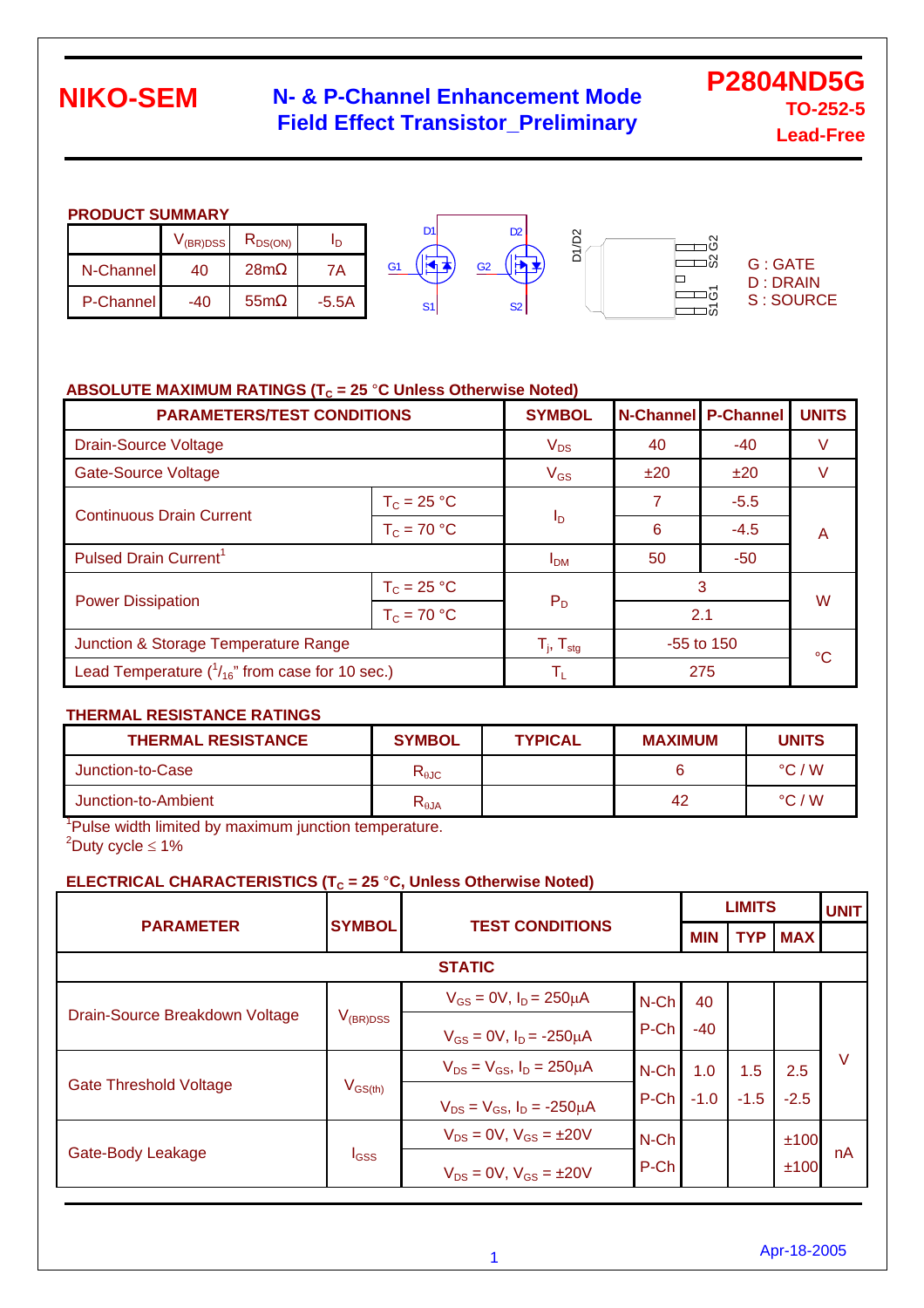### **N- & P-Channel Enhancement Mode Field Effect Transistor\_Preliminary**

**P2804ND5G TO-252-5 Lead-Free** 

|                                       | $I_{\text{DSS}}$ | $V_{DS} = 32V$ , $V_{GS} = 0V$<br>$V_{DS}$ = -32V, $V_{GS}$ = 0V                              | N-Ch<br>P-Ch    |             |          | 1<br>$-1$   |         |
|---------------------------------------|------------------|-----------------------------------------------------------------------------------------------|-----------------|-------------|----------|-------------|---------|
| Zero Gate Voltage Drain Current       |                  | $V_{DS}$ = 30V, $V_{GS}$ = 0V, $T_J$ = 55 °C<br>$V_{DS}$ = -30V, $V_{GS}$ = 0V, $T_J$ = 55 °C | $N$ -Ch<br>P-Ch |             |          | 10<br>$-10$ | $\mu$ A |
| On-State Drain Current <sup>1</sup>   | $I_{D(ON)}$      | $V_{DS} = 5V$ , $V_{GS} = 10V$<br>$V_{DS} = -5V$ , $V_{GS} = -10V$                            | N-Ch<br>P-Ch    | 50<br>$-50$ |          |             | A       |
| Drain-Source<br>On-State              |                  | $V_{GS} = 4.5V$ , $I_D = 6A$<br>$V_{GS} = -4.5V$ , $I_D = -4.5A$                              | N-Ch<br>P-Ch    |             | 30<br>65 | 42<br>94    |         |
| Resistance <sup>1</sup>               | $R_{DS(ON)}$     | $V_{GS} = 10V$ , $I_D = 7A$<br>$V_{GS}$ = -10V, $I_D$ = -5.5A                                 | N-Ch<br>P-Ch    |             | 21<br>38 | 28<br>55    | m       |
| Forward Transconductance <sup>1</sup> | $g_{fs}$         | $V_{DS} = 10V$ , $I_D = 7A$<br>$V_{DS}$ = -10V, $I_D$ = -5.5A                                 | N-Ch<br>P-Ch    |             | 19<br>11 |             | S       |

| <b>DYNAMIC</b>                      |                  |                                                                |                 |  |            |            |    |  |  |  |
|-------------------------------------|------------------|----------------------------------------------------------------|-----------------|--|------------|------------|----|--|--|--|
| <b>Input Capacitance</b>            | $C_{iss}$        | N-Channel                                                      | N-Ch<br>P-Ch    |  | 790<br>690 | 988<br>863 |    |  |  |  |
| <b>Output Capacitance</b>           | C <sub>oss</sub> | $V_{GS} = 0V$ , $V_{DS} = 10V$ , $f = 1MHz$<br>P-Channel       | $N$ -Ch<br>P-Ch |  | 175<br>310 | 245<br>430 | pF |  |  |  |
| <b>Reverse Transfer Capacitance</b> | C <sub>rss</sub> | $V_{GS} = 0V$ , $V_{DS} = -10V$ , $f = 1MHz$                   | N-Ch<br>P-Ch    |  | 65<br>75   | 98<br>113  |    |  |  |  |
| Total Gate Charge <sup>2</sup>      | $Q_{g}$          | N-Channel<br>$V_{DS} = 0.5V_{(BR)DSS}$ , $V_{GS} = 10V$ ,      | $N$ -Ch<br>P-Ch |  | 16<br>14   |            |    |  |  |  |
| Gate-Source Charge <sup>2</sup>     | $Q_{gs}$         | $I_D = 7A$<br>P-Channel                                        | N-Ch<br>P-Ch    |  | 2.5<br>2.2 |            | nC |  |  |  |
| Gate-Drain Charge <sup>2</sup>      | $Q_{gd}$         | $V_{DS} = 0.5V_{(BR)DSS}$ , $V_{GS} = -10V$ ,<br>$I_D = -5.5A$ | $N$ -Ch<br>P-Ch |  | 2.1<br>1.9 |            |    |  |  |  |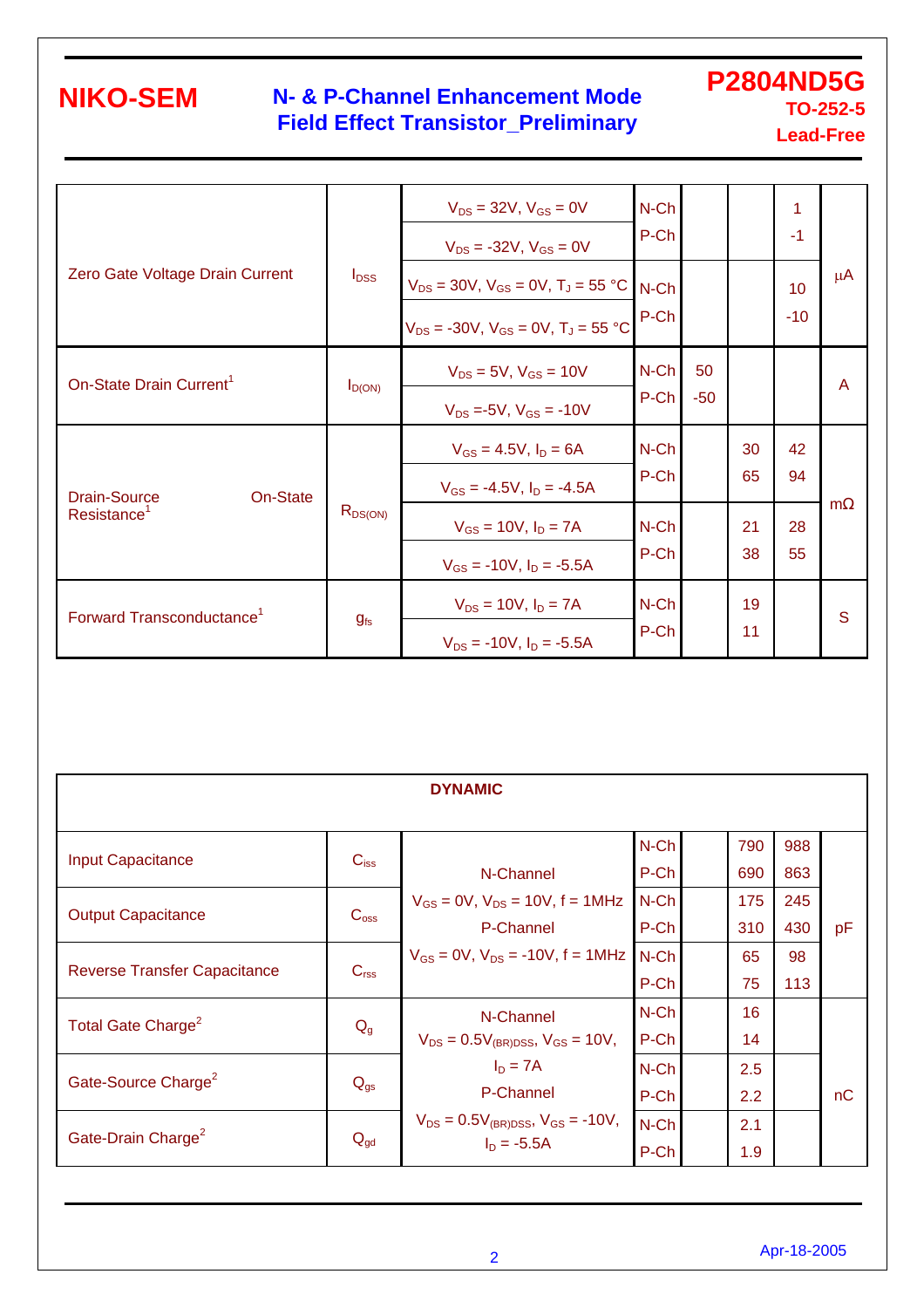### **N- & P-Channel Enhancement Mode Field Effect Transistor\_Preliminary**

**P2804ND5G TO-252-5 Lead-Free** 

| Turn-On Delay Time <sup>2</sup>                                         | $t_{d(on)}$  | N-Channel                                           | $N$ -Ch<br>P-Ch |  | 2.2<br>6.7 | 4.4<br>13.4 |        |  |  |  |
|-------------------------------------------------------------------------|--------------|-----------------------------------------------------|-----------------|--|------------|-------------|--------|--|--|--|
|                                                                         |              | $V_{DS} = 20V$                                      | $N$ -Ch         |  | 7.5        | 15          |        |  |  |  |
| Rise Time <sup>2</sup>                                                  | $t_{r}$      | $I_D \approx 1A$ , $V_{GS} = 10V$ , $R_{GEN} = 6$   | P-Ch            |  | 9.7        | 19.4        |        |  |  |  |
| Turn-Off Delay Time <sup>2</sup>                                        | $t_{d(off)}$ | P-Channel                                           | N-Ch            |  | 11.8       | 21.3        | nS     |  |  |  |
|                                                                         |              |                                                     | P-Ch            |  | 19.8       | 35.6        |        |  |  |  |
| Fall Time <sup>2</sup>                                                  |              | $V_{DS}$ = -20V                                     | N-Ch            |  | 3.7        | 7.4         |        |  |  |  |
|                                                                         | $t_{\rm f}$  | $I_D \approx -1A$ , $V_{GS} = -10V$ , $R_{GEN} = 6$ | P-Ch            |  | 12.3       | 22.2        |        |  |  |  |
| SOURCE-DRAIN DIODE RATINGS AND CHARACTERISTICS (T <sub>C</sub> = 25 °C) |              |                                                     |                 |  |            |             |        |  |  |  |
|                                                                         |              |                                                     |                 |  |            |             |        |  |  |  |
|                                                                         |              | $I_F = 7A$ , $V_{GS} = 0V$                          | $N$ -Ch         |  |            | 1.2         |        |  |  |  |
| Forward Voltage <sup>1</sup>                                            | $V_{SD}$     | $I_F = -5.5A$ , $V_{GS} = 0V$                       | P-Ch            |  |            | $-1.2$      | $\vee$ |  |  |  |
|                                                                         |              | $I_F = 8A$ , dl <sub>F</sub> /dt = 100A / $\mu$ S   | N-Ch            |  | 42         |             |        |  |  |  |
| <b>Reverse Recovery Time</b>                                            | $t_{rr}$     | $I_F = -7A$ , dl <sub>F</sub> /dt = 100A / $\mu$ S  | P-Ch            |  | 55         |             | nS     |  |  |  |
| <b>Reverse Recovery Charge</b>                                          | $Q_{rr}$     |                                                     | N-Ch            |  | 30         |             | nC     |  |  |  |

 $1$ Pulse test : Pulse Width  $\leq 300$  usec, Duty Cycle  $\leq 2\%$ .

<sup>2</sup>Independent of operating temperature.

<sup>3</sup>Pulse width limited by maximum junction temperature.

#### **REMARK: THE PRODUCT MARKED WITH "P2804ND5G", DATE CODE or LOT #**

**Orders for parts with Lead-Free plating can be placed using the PXXXXXXG parts name.**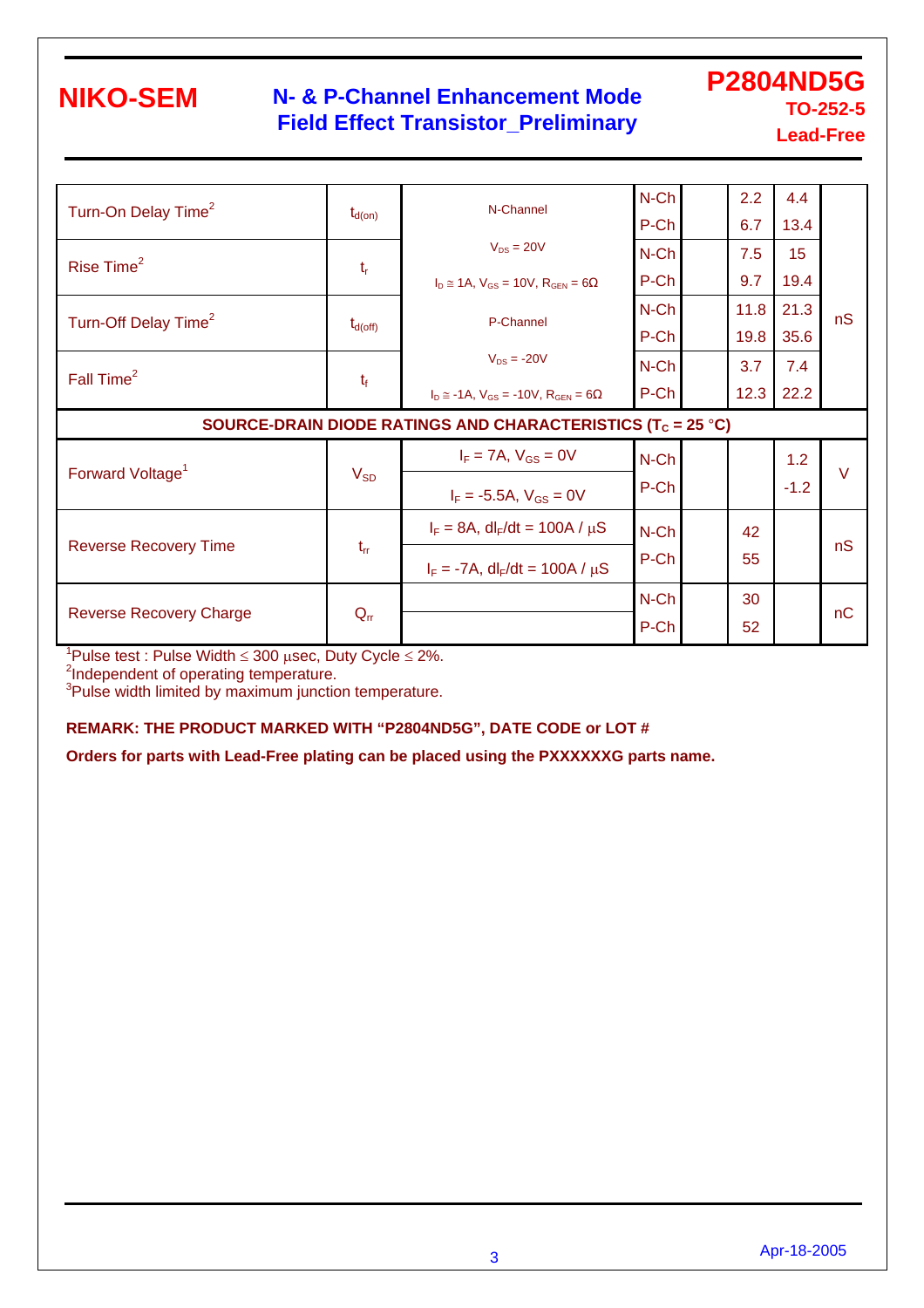#### **N- & P-Channel Enhancement Mode Field Effect Transistor\_Preliminary**

**P2804ND5G TO-252-5 Lead-Free** 

50

 $10$ 

#### **N-CHANNEL**



1.4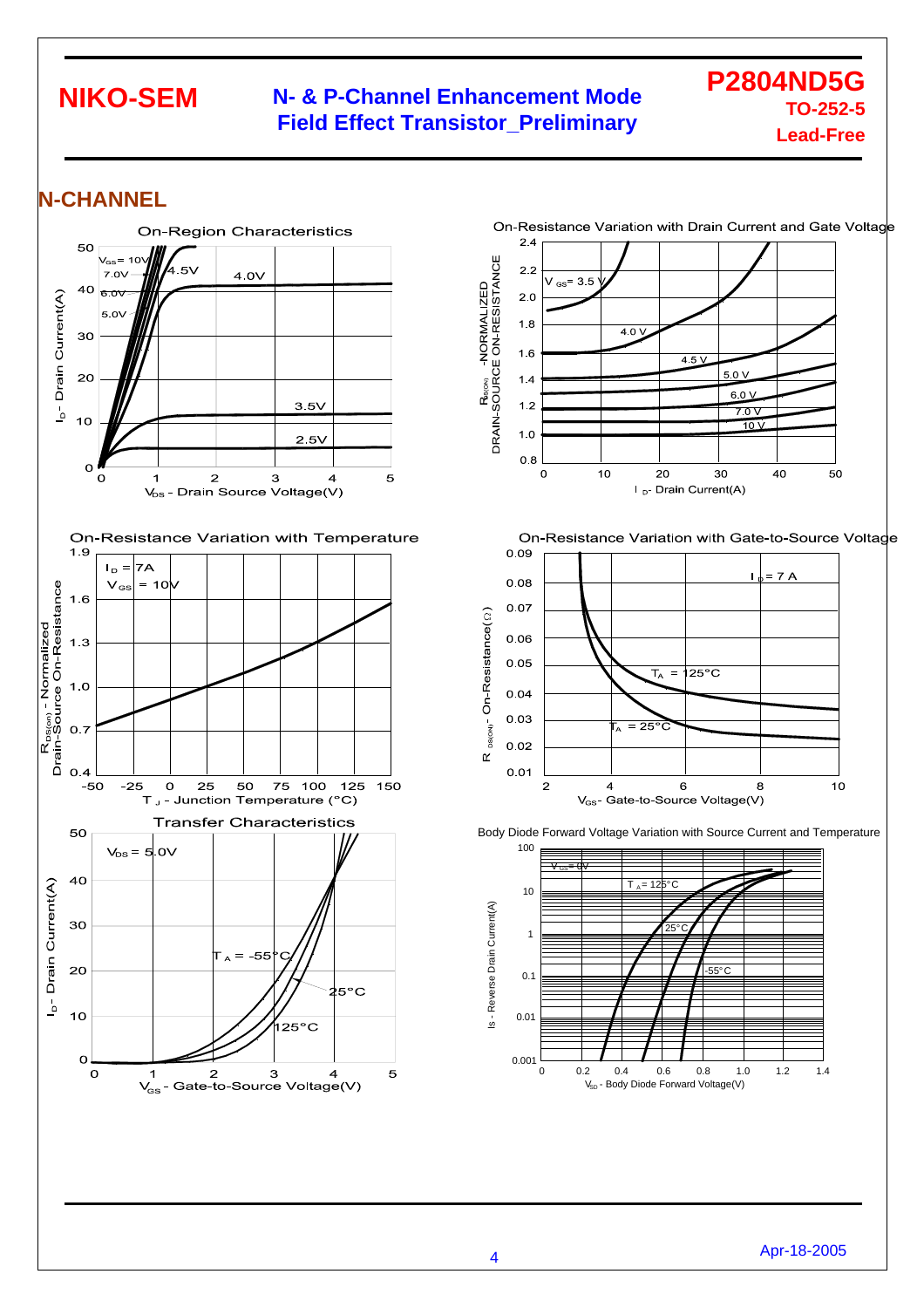### **N- & P-Channel Enhancement Mode Field Effect Transistor\_Preliminary**





5 Apr-18-2005

**P2804ND5G TO-252-5 Lead-Free**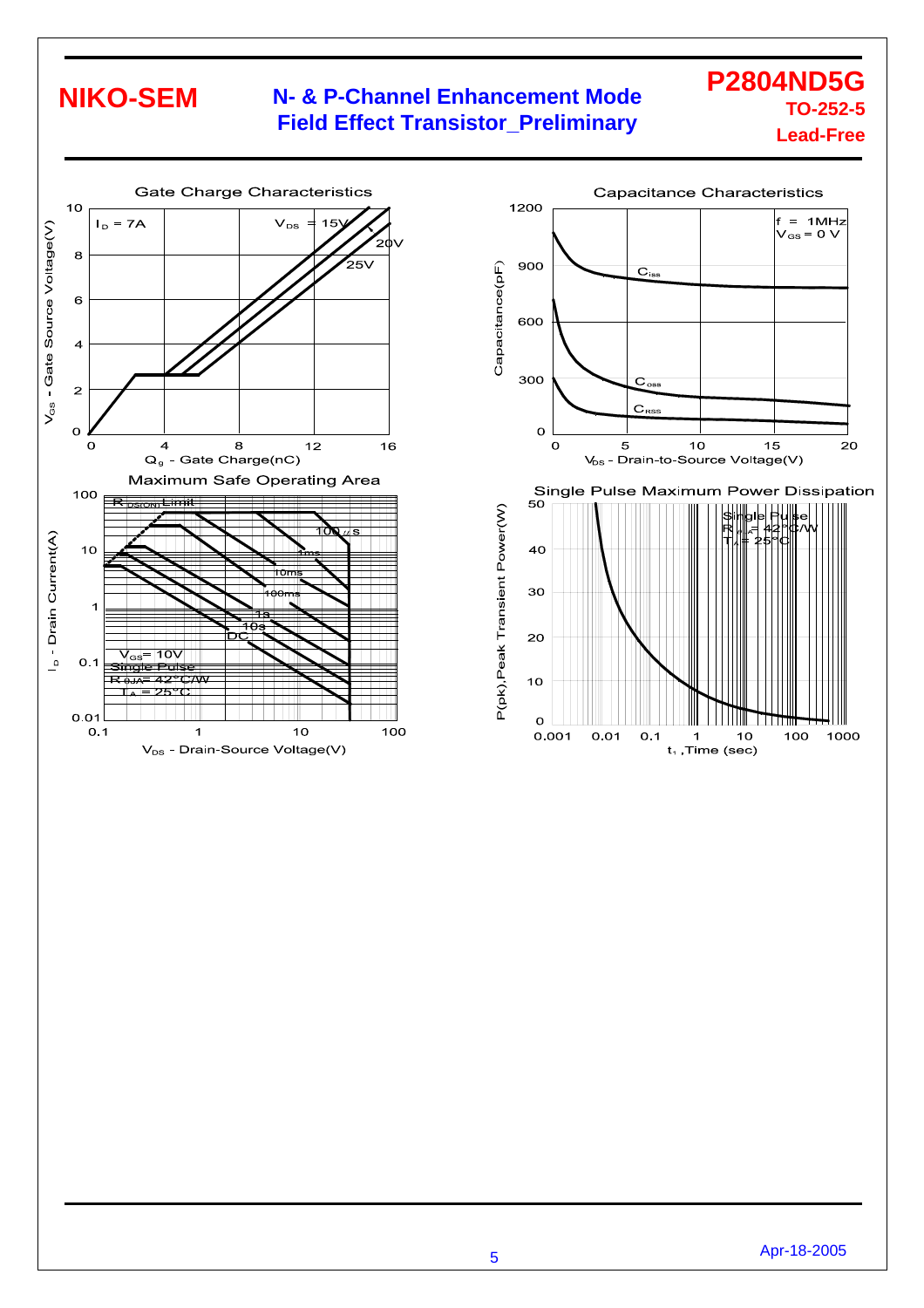#### **N- & P-Channel Enhancement Mode Field Effect Transistor\_Preliminary**

**P2804ND5G TO-252-5 Lead-Free** 

#### **P-CHANNEL**





 $25^{\circ}$  C

 $6\phantom{a}$ 

- V<sub>GS</sub>- Gate-to-Source Voltage(V)

Body Diode Forward Voltage Variation with Source Current and Temperature

-55° C

125

8

-V<sub>sp</sub>- Body Diode Forward Voltage(V)

0.2 0.6 0.8 1.2 1.0

0.4

 $\mathsf{T}_{\mathsf{A}}$  = 125° $\bigwedge$ 

 $T_A = 25^{\circ}$ C



1.4

 $10$ 

-Is - Reverse Drain Current(A)

Is - Reverse Drain Current(A)

0.001  $\overline{0}$ 

0.01

0.1

1

10

100

 $0.1$ 

0.05

 $\mathbf{o}$ 

 $\overline{2}$ 

 $\alpha$ 

 $\vee_{\mathsf{GS}} = \mathsf{DV}$ 

 $\overline{4}$ 

GS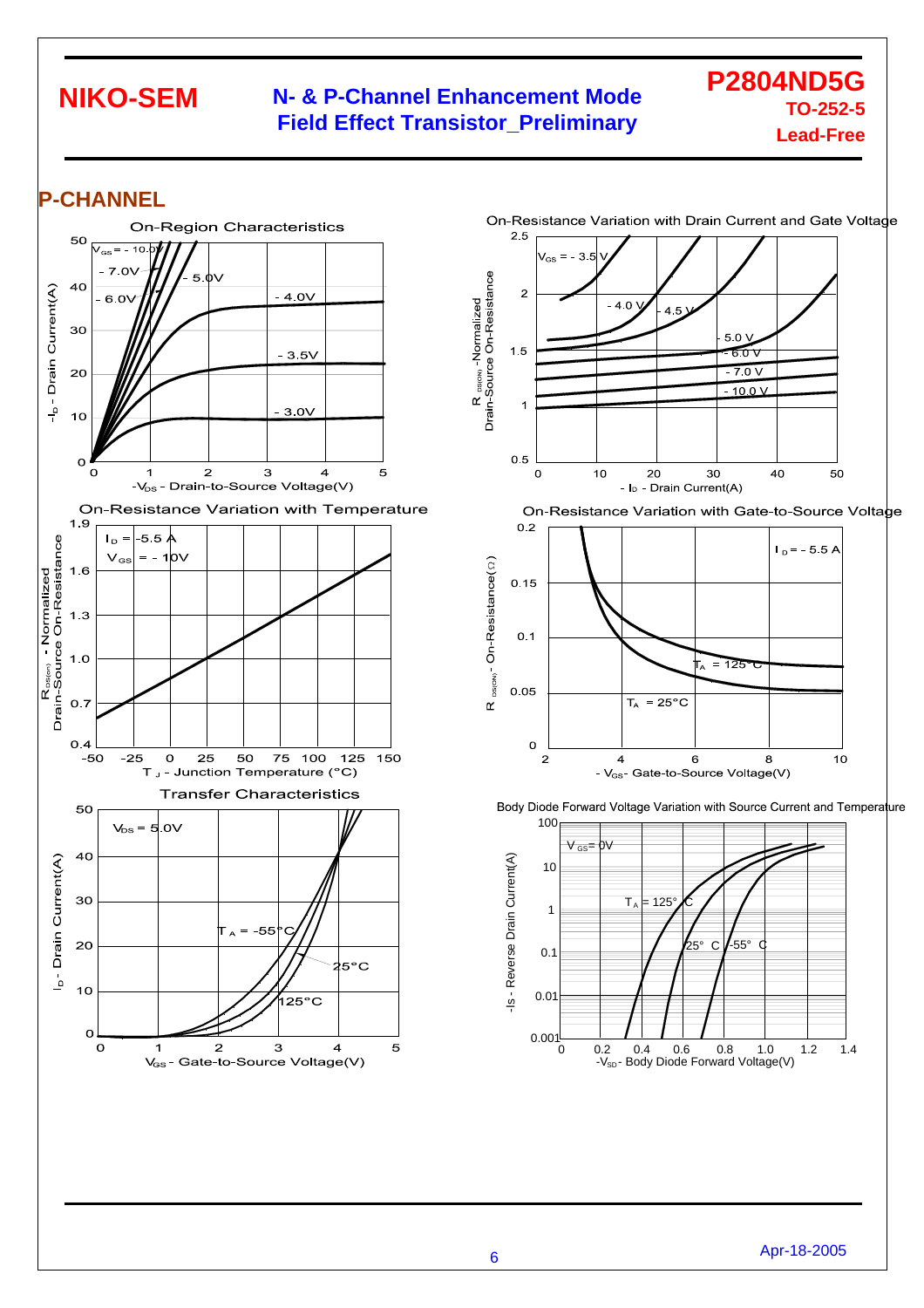0.001

 $10$ 

 $10$  $-3$   $10$ -2  $10$ 

#### **N- & P-Channel Enhancement Mode Field Effect Transistor\_Preliminary**

#### **P2804ND5G TO-252-5 Lead-Free**



**LILLI** 

 $10$ 

 $\overline{1}$  $t_1$ , Time (sec) 100

<u>. . . . . . .</u>

1000